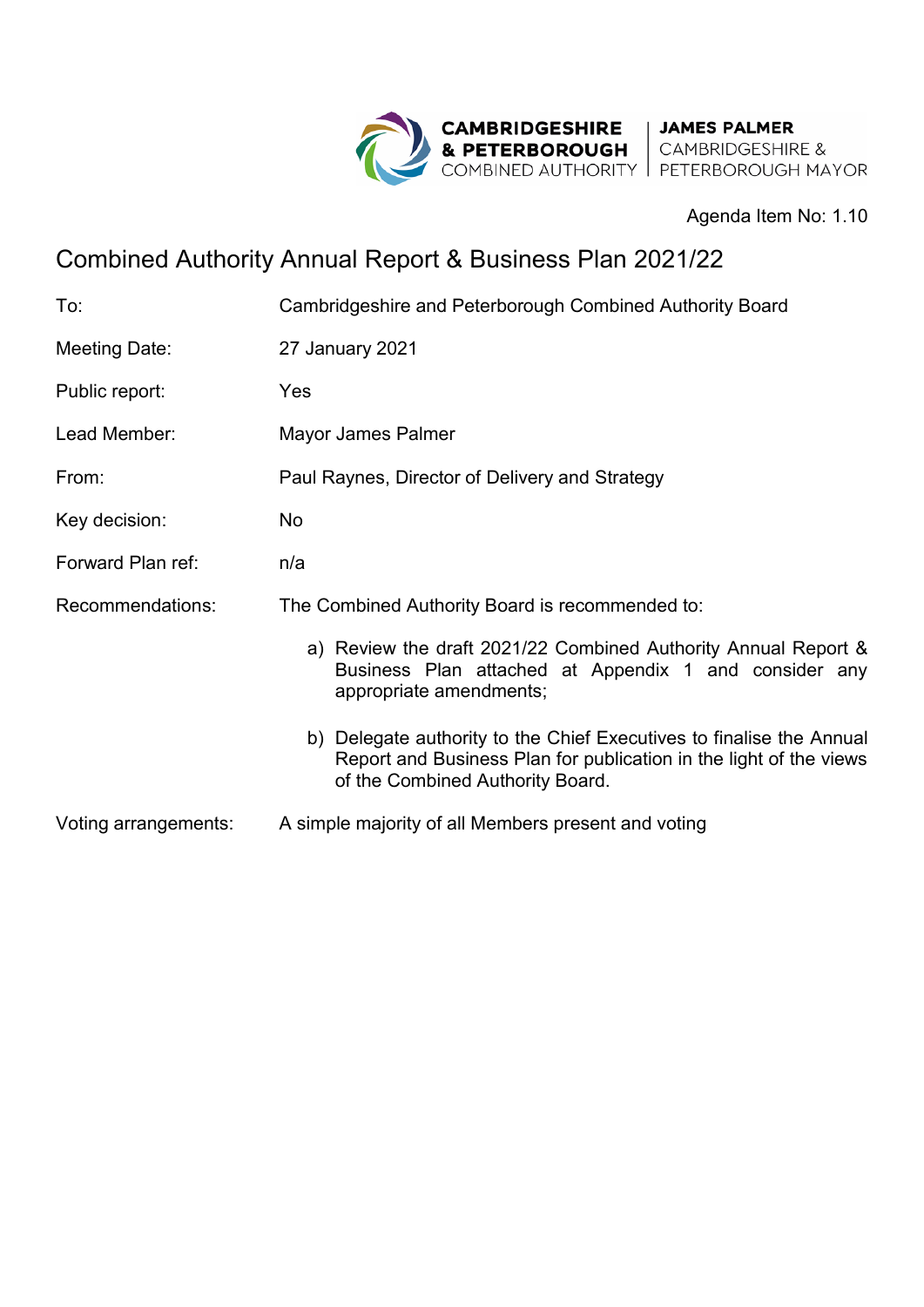## 1. Purpose

1.1 This report recommends the 2021/22 Annual Report & Business Plan for adoption by the Combined Authority Board.

## 2. Background

- 2.1 In January 2020, the Board adopted the second Combined Authority Business Plan for the 2020/21 Financial Year. This was followed by a mid-year update in September 2020.
- 2.2 In late 2020, work commenced on the business plan for 2021/22 and continues to set out the progress expected over the coming financial year and a reflection on what was delivered in 2020/21.
- 2.3 This document has been renamed to Annual Report & Business Plan, to better reflect the focus of the document.
- 2.4 As well as monitoring performance against the Annual Report & Business Plan, officers will review the plan at the mid-year in parallel with any mid-year review of the Budget and Medium-Term Financial Plan (MTFP)
- 2.5 Board Members are asked to note and approve the 2021/22 Annual Report & Business Plan, which, subject to minor non-substantive amendments, will be published in February 2021.
- 3. Financial Implications
- 3.1 None.
- 4. Legal Implications
- 4.1 Adopting a Business Plan alongside the budget is good practice, but not a legal obligation. The recommendation accords with the Combined Authority's Constitution (September 2019) Chapter 4 para.2(b) and powers under Part 4 Article 11 of the Cambridgeshire and Peterborough Combined Authority Order 2017 (SI 2017/251).
- 5. Other Significant Implications
- 5.1 None not mentioned above.
- 6. Appendices
- 6.1 Appendix 1 Draft Combined Authority Annual Report & Business Plan 2021/22
- 7. Background Papers